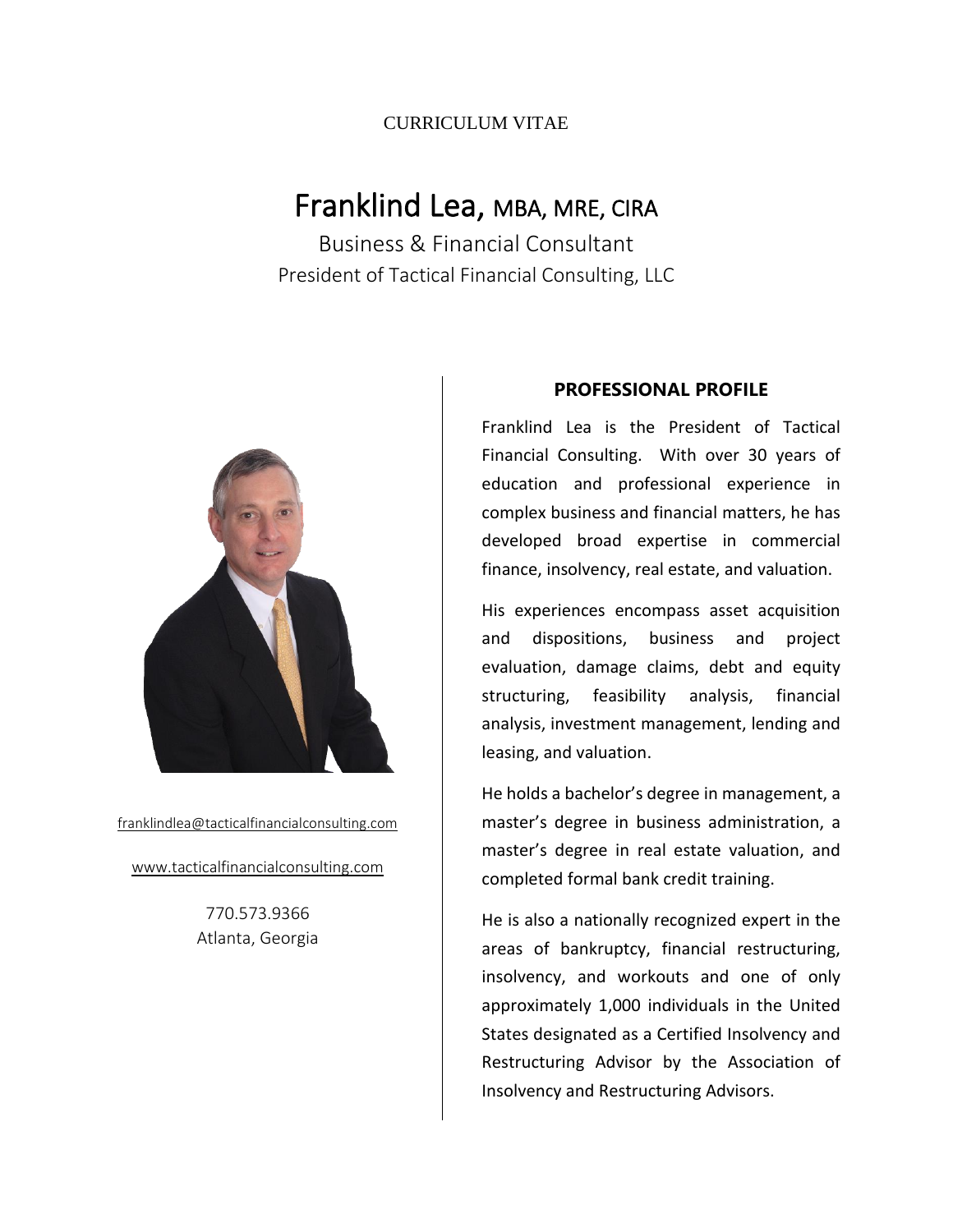# Franklind Lea, MBA, MRE, CIRA

Business & Financial Consultant President of Tactical Financial Consulting, LLC

*Through over thirty years of education and professional experience in complex business and financial matters, Mr. Lea has developed broad expertise in commercial finance, real estate, and valuation.*

### **SKILLS & EXPERTISE**

Bankruptcy and Insolvency Business and Project Evaluation Commercial Credit Commercial Lending Commercial Real Estate Property Commercial Real Estate Valuation Credit Analysis Data Visualization Debt and Equity Structuring Due Diligence and Transaction Parameters Economic Damages and Lost Profit Claims Excel Programming Expert Witness and Litigation Support Feasibility Analysis Financial Analysis, Modeling, and Projections Fraudulent Conveyance and Preference Claim Analysis Interest Rate Analysis Lender Liability Loan and Lease Analysis Presentations and Public Speaking Risk Assessment Solvency Analysis Valuation Concepts and Analysis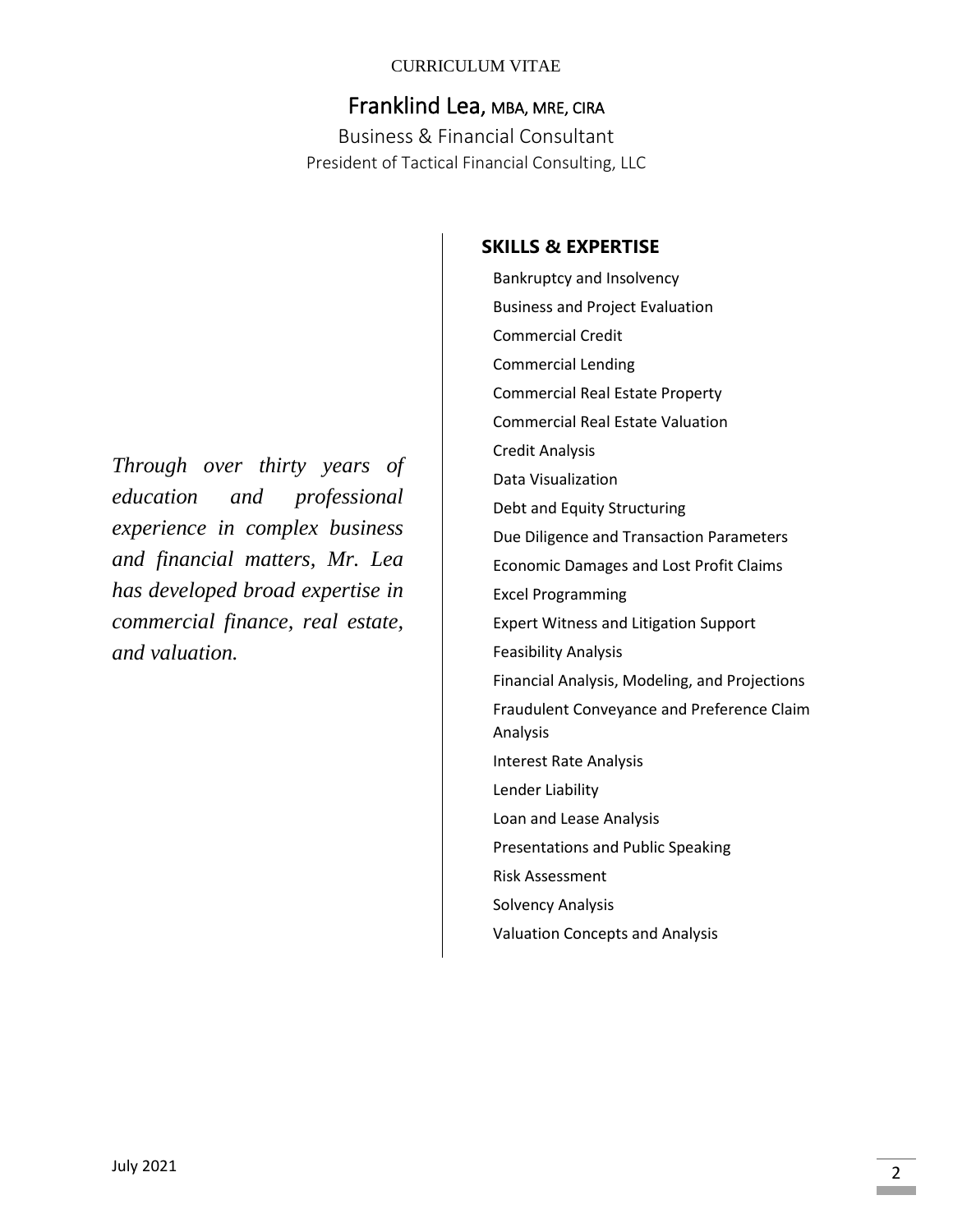# Franklind Lea, MBA, MRE, CIRA

Business & Financial Consultant President of Tactical Financial Consulting, LLC

*After working in various commercial lending, investment and valuation roles, Mr. Lea became a consultant in 2005.*

*His prior roles include credit, lending and workout officer positions with a national bank and credit company of a Fortune 125 company, as a commercial real estate appraiser for a national appraisal firm, and as an investment analyst.*

### **CAREER ROLES**

Business Consultant & Advisor Commercial Real Estate Appraiser Commercial Credit Manager Commercial Lending Officer Commercial Credit Officer Commercial Credit Analyst Expert Witness and Litigation Consultant Investment Analyst Senior Credit Officer Workout Manager and Officer

### **EMPLOYMENT HISTORY**

Tactical Financial Corporation 2005–Present (President)

Textron Financial Corporation 1994–2005 (Vice President)

Kirkland & Co., and Lampe, Roy & Associates 1992–1994 (Appraiser)

First Florida Bank, N.A. 1987–1992 (Vice President, Regional Commercial Credit Manager)

Commonwealth Capital Management 1987 (Analyst)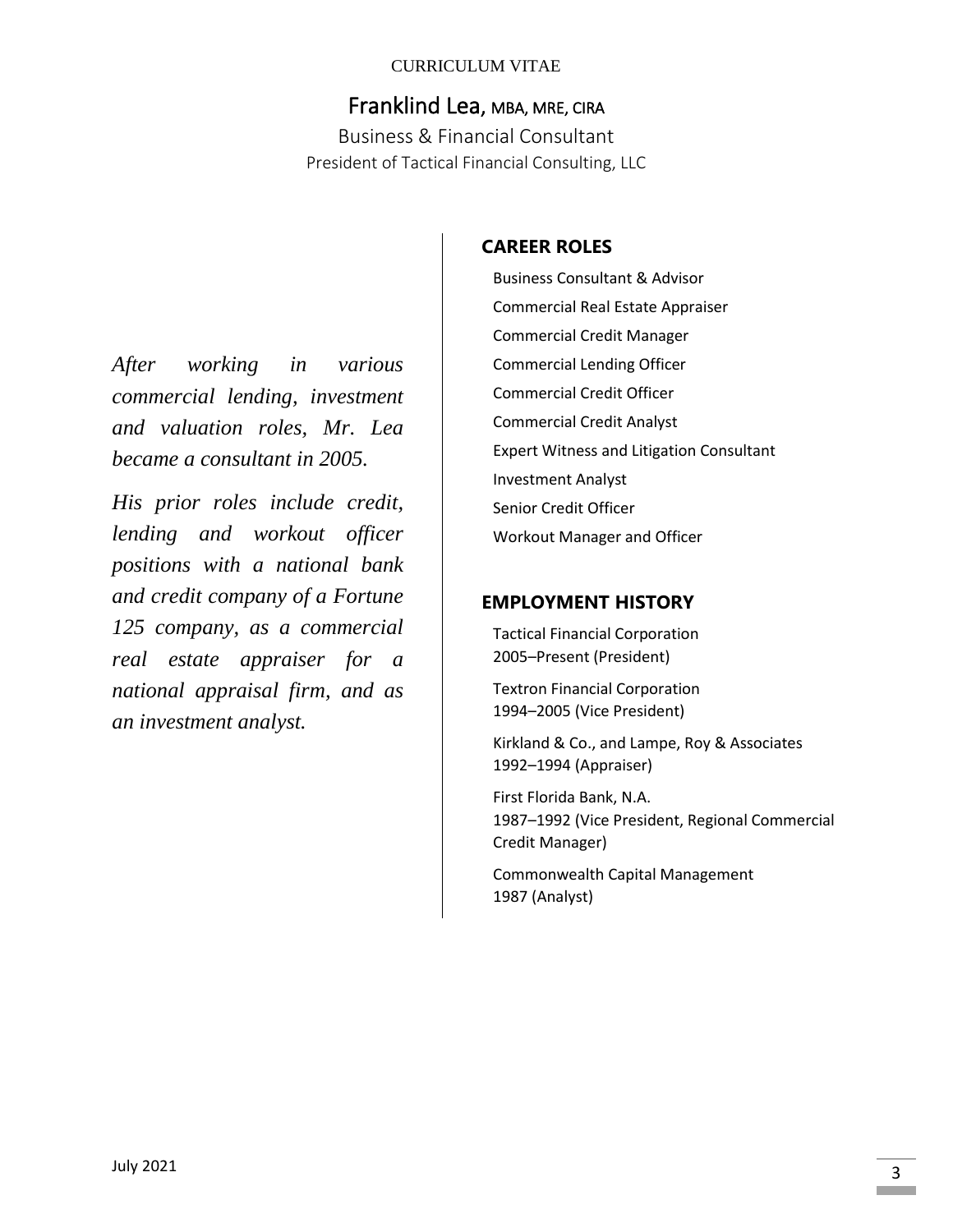# Franklind Lea, MBA, MRE, CIRA

Business & Financial Consultant President of Tactical Financial Consulting, LLC

*As a consultant, Mr. Lea acts as an advisor, consultant, and expert witness in business, finance, lending, and real estate matters. Many engagements include assessing the feasibility, risk, or valuation of a proposed or ongoing business or financial plan.* 

*His engagements also encompass financial issues such as damage claims, debt & equity structures, lending and transaction parameters, lost profits, and various real estate issues.*

### **EXPERIENCE**

**BANKRUPTCY** including Chapter 11 plan feasibility requirements, DIP lending, the 1111(b) election, (Till) cramdown interest rates, and Ch. 11 plan valuation.

**COMMERCIAL CREDIT AND LENDING** including credit analysis, financial modeling, credit review, or approval of businesses and real estate ventures of approximately \$1.5 billion, and loan underwriting, and direct lending of approximately \$500 million to businesses and commercial real estate ventures.

**FINANCIAL LITIGATION** including state and federal court cases involving conveyance and UCC and title lien issues, damage claims, lender due diligence and lending standards, lender liability, equitable rescission, feasibility, interest rates, mortgage brokerage issues, risk pricing, title claims, and valuation

**REAL ESTATE** including analysis, disposition, lending, restructuring, and valuation of over one dozen different property and business types including apartments, churches, convenience stores, golf courses and country clubs, hotels, industrial buildings, marinas, mixed-use facilities, office buildings, nursing homes, retail buildings, and self-storage buildings.

**WORKOUTS AND RESTRUCTURING** including leading numerous workouts, asset dispositions, and restructurings with companies of market capitalization ranging from \$1 million to over \$1 billion.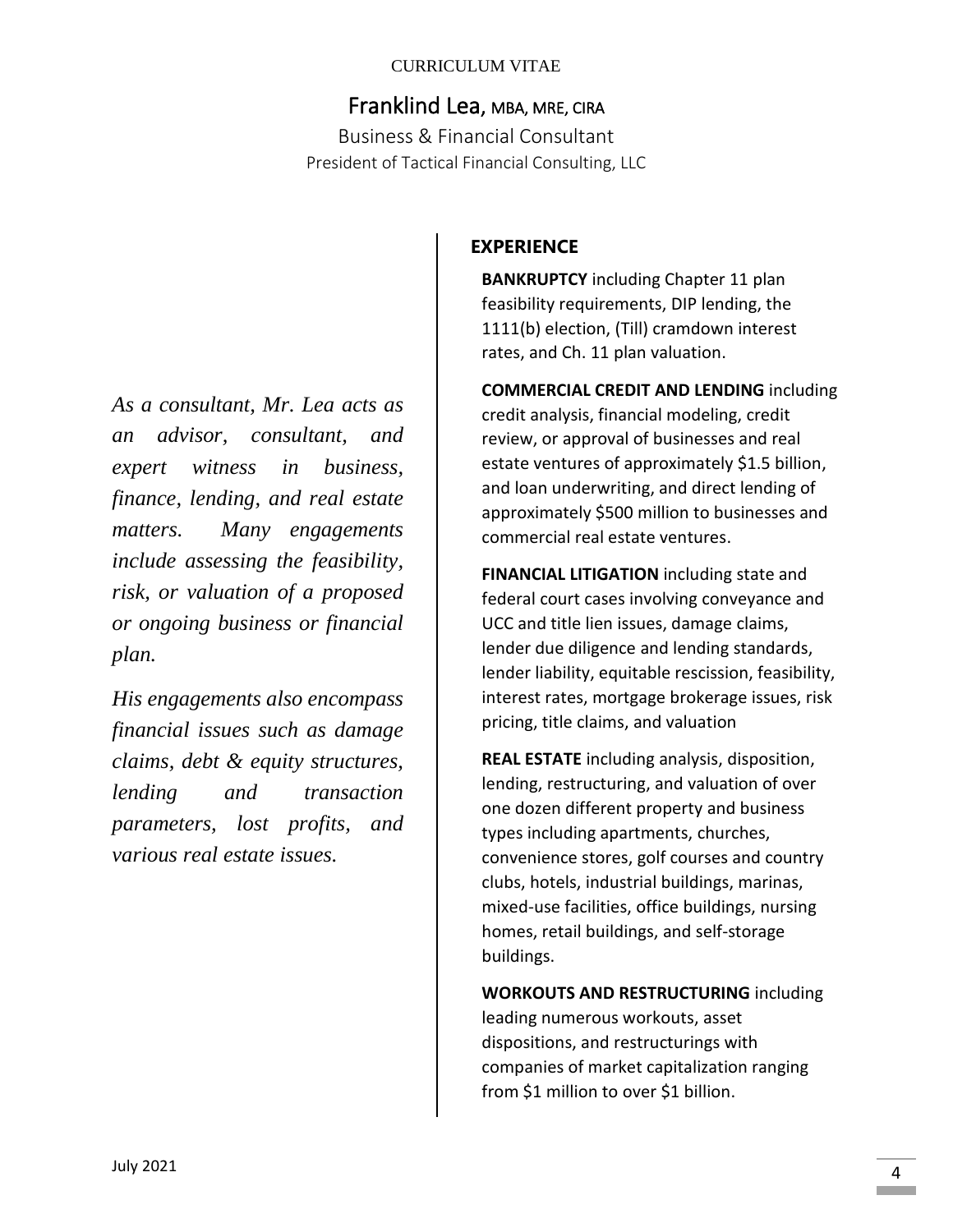# Franklind Lea, MBA, MRE, CIRA

Business & Financial Consultant President of Tactical Financial Consulting, LLC

*Mr. Lea holds an undergraduate degree in management, a master's degree in business administration, and a master's degree in real estate and urban analysis.*

*In addition, he has completed formal credit training programs.*

### **EDUCATION**

Master's Degree in Real Estate and Urban Analysis from the University of Florida, 1994

Master of Business Administration from Florida State University, 1987

Bachelor of Science degree in Management from Florida State University, 1986

### **COLLEGE COURSEWORK**

Mr. Lea completed college coursework in undergraduate and graduate-level courses in accounting, advanced mathematics, business law, construction, computer programming, decision-making, economics, finance, information systems, investments, management, marketing, real estate, and statistics.

#### **FORMAL CREDIT TRAINING**

In 1987, he completed the First Florida Bank Commercial Credit Training Program, a 120 hour course on commercial lending achieving the highest score of record on the program's exit exam. In 1990, he completed the Bank's Commercial Loan Associate Program, a oneyear course focusing on all aspects of commercial credit and lending.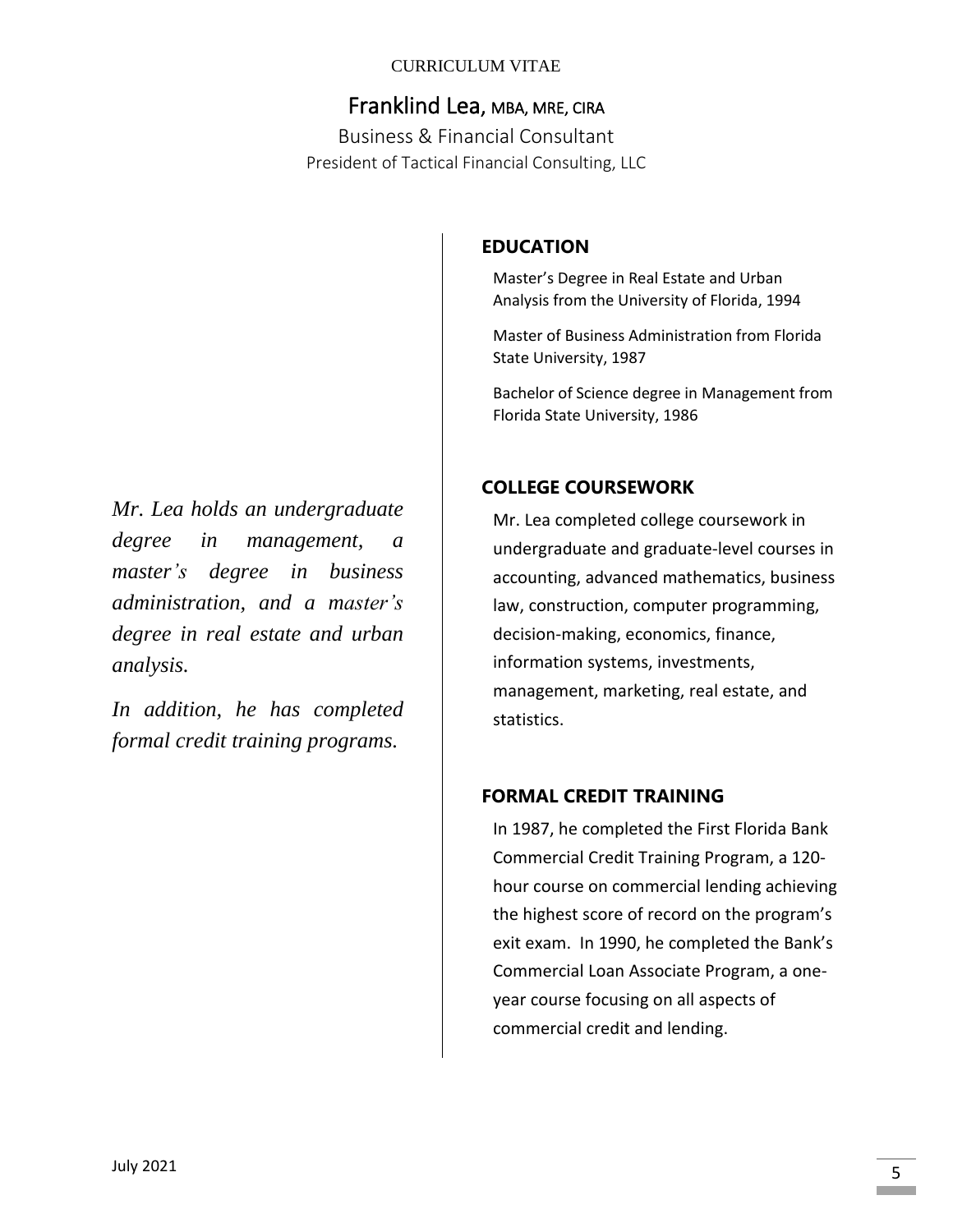# Franklind Lea, MBA, MRE, CIRA

Business & Financial Consultant President of Tactical Financial Consulting, LLC

*Mr. Lea has completed the coursework and experience requirements for the Association of Insolvency and Restructuring Advisors' (AIRA) Certified Insolvency and Restructuring Advisor designation (CIRA), and the coursework required for the Appraisal Institutes' MAI designation).*

*He has also completed numerous courses on environmental issues related to business operations and real estate.*

### **CIRA CERTIFICATION**

Certified Insolvency and Restructuring Advisor, 2005

In 2005, the AIRA designated Mr. Lea as a CIRA after completion of five years of general accounting and finance experience, 4,000 hours of specialized experience related to distressed business performance, and three subject exams on bankruptcy, financial reporting, restructuring businesses, and tax issues.

### **REAL ESTATE TRAINING PROGRAMS**

In 1994 he fulfilled the MAI designation's education requirements through a joint program of The Appraisal Institute and the University of Florida, and completion of the Uniform Standards of Professional Appraisal Practice, and Report Writing and Valuation Analysis courses; he also completed the Florida Real Estate Associate License Course.

### **ENVIRONMENTAL TRAINING PROGRAMS**

He has completed the ASTM Phase I Environmental Assessment Course and has attended the Florida Environmental Permitting Summer School.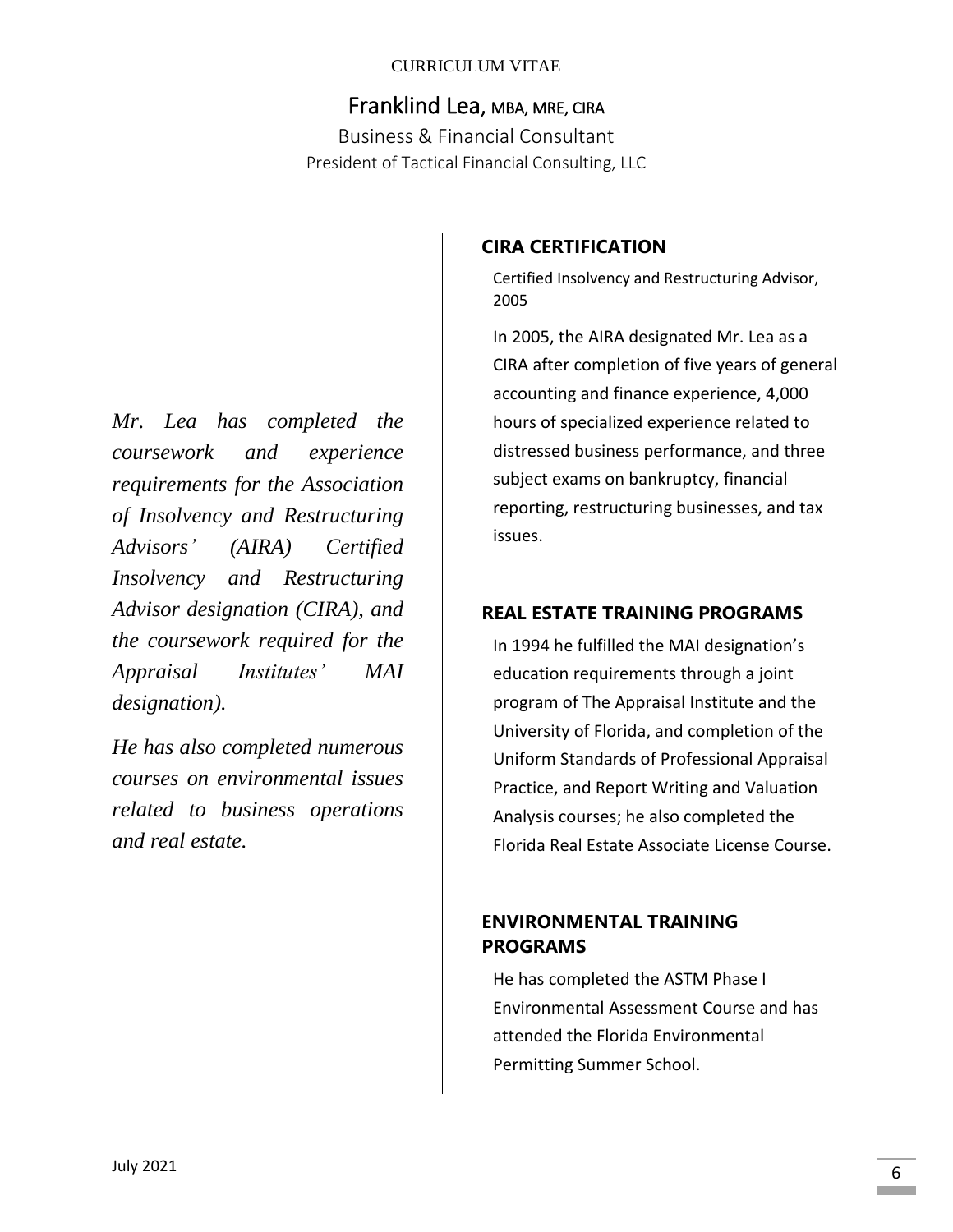# Franklind Lea, MBA, MRE, CIRA

Business & Financial Consultant President of Tactical Financial Consulting, LLC

# to present

At-Large Member of the Board of Directors Executive Committee, 2021 to present

**ORGANIZATIONS & MEMBERSHIPS**

Member of the Board of Directors, 2015 to present

AMERICAN BANKRUPTCY INSTITUTE, Member, 1999

Member of the Board of Director's Education Committee, 2015 to present

Member of the Board of Director's, Nominating Committee, 2015, 2016

Asset Sales Committee, Co-Chair 2014, 2015, 2016

Financial Advisors and Investment Banking Committee, Committee Co-Chair 2012, 2013

Financial Advisors and Investment Banking Committee, Education Director 2010, 2011

Alexander L. Paskay Seminar & Practice Advisory Board Member, 2010-2019

ASSOCIATION OF INSOLVENCY AND RESTRUCTURING ADVISORS, Member, 2004 to present CIRA, 2005 to present

TURNAROUND MANAGEMENT ASSOCIATION Member, 2005 to present

### **RECOGNITIONS**

Employee of the Year 2000, Textron Financial Corporation

Employee of the Year 2001, Textron Financial Corporation

Godsend Award, 2012–Boy Scouts of America

*Mr. Lea sits on the Board of Directors of the American Bankruptcy Institute (ABI) and its Education Committee.*

*In addition, he is an active member of the Turnaround Management Association (TMA), the Association of Insolvency and Restructuring Advisors (AIRA) and spent over ten years in volunteer leadership roles with the Boy Scouts of America.*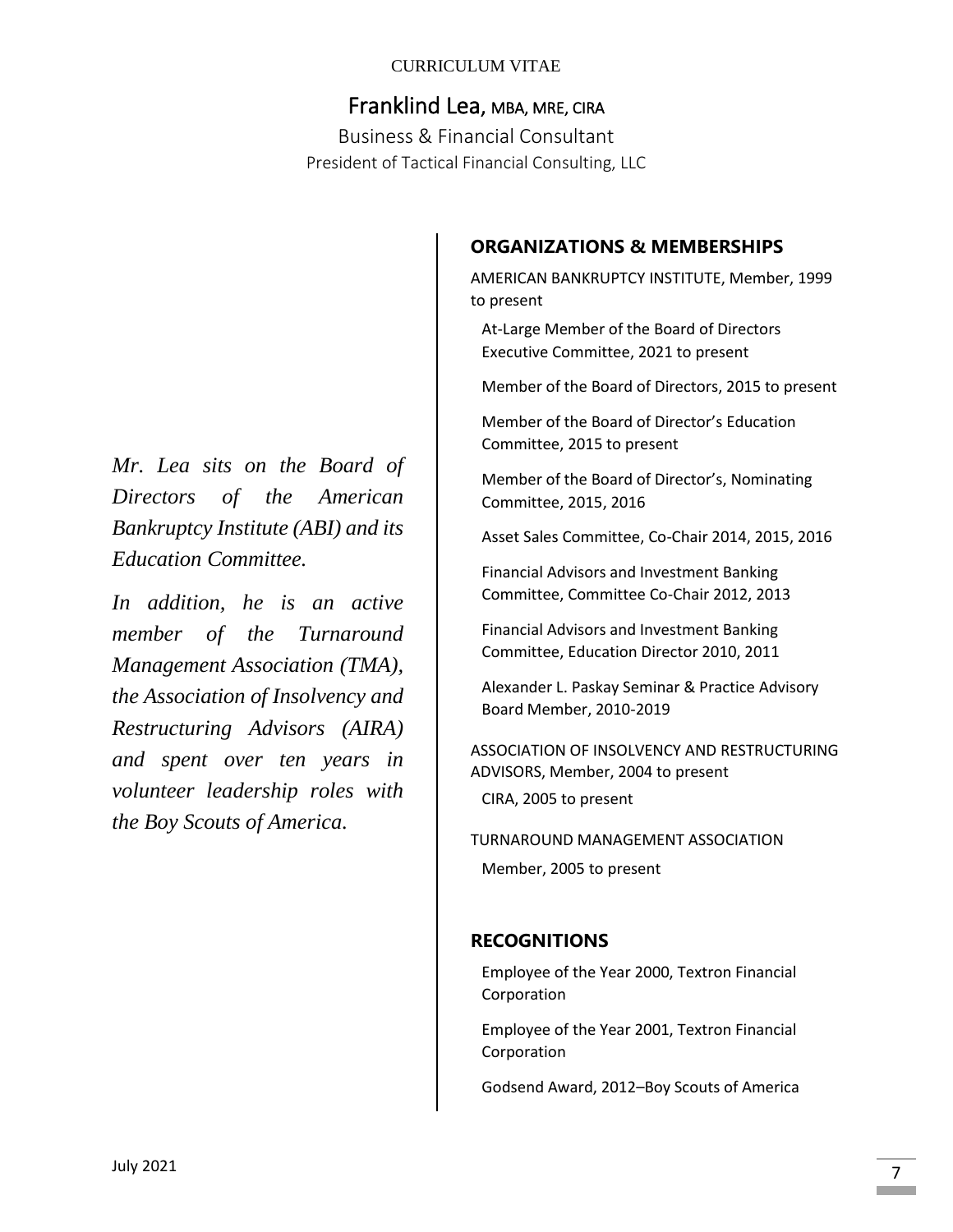# Franklind Lea, MBA, MRE, CIRA

Business & Financial Consultant President of Tactical Financial Consulting, LLC

*Mr. Lea has significant experience in litigation, having managed litigation as a workout officer, participated in numerous hearings and mediations as a litigation consultant, and as a testifying expert witness.* 

*His experience includes both bench and jury trials and over two hundred state and federal hearings in courts across the country.*

# **EXPERT TRIAL AND DEPOSITION TESTIMONY EXPERIENCE (LAST TEN YEARS)**

In re Marsh Hawk Golf Club, LLC (a/k/a Ford's Colony Country Club); U.S. Bankruptcy Court, Eastern District of Virginia (Newport News), Chapter 11 Case No. 10-50632, Judge Stephen C. St. John; February 2011 (Trial)

In re Smithville Crossing, LLC; U.S. Bankruptcy Court, Eastern District of North Carolina (Raleigh), Chapter 11 Case No. 11-02573, Judge J. Rich Leonard; August 2011 (Trial)

In re CABI SMA Tower I, LLLP; U.S. Bankruptcy Court, Southern District of Florida (Miami), Chapter 11 Case No. 10-49009, Judge A. Jay Cristol, May 2012 (Deposition)

In re Waterford Hotel, Inc.; U.S. Bankruptcy Court, Eastern District of Michigan (Detroit), Chapter 11 Case No. 11-54788, Judge Thomas J. Tucker, July 2012 (Trial)

In re Tarpon Lakeside Development, Inc.; (a/k/a Tarpon Lake Resort Hotel); U.S. Bankruptcy Court, Middle District of Florida (Tampa), Chapter 11 Case No. 11-17475, Judge Rodney May, September 2012 (Trial)

In re Treasure Coast Hospitality, LLC. (a/k/a Holiday Inn Express & Suites–Port St. Lucie); U.S. Bankruptcy Court, Middle District of Florida (Jacksonville), Chapter 11 Case No. 11-00253, Judge Paul Glenn; November 2012 (Trial)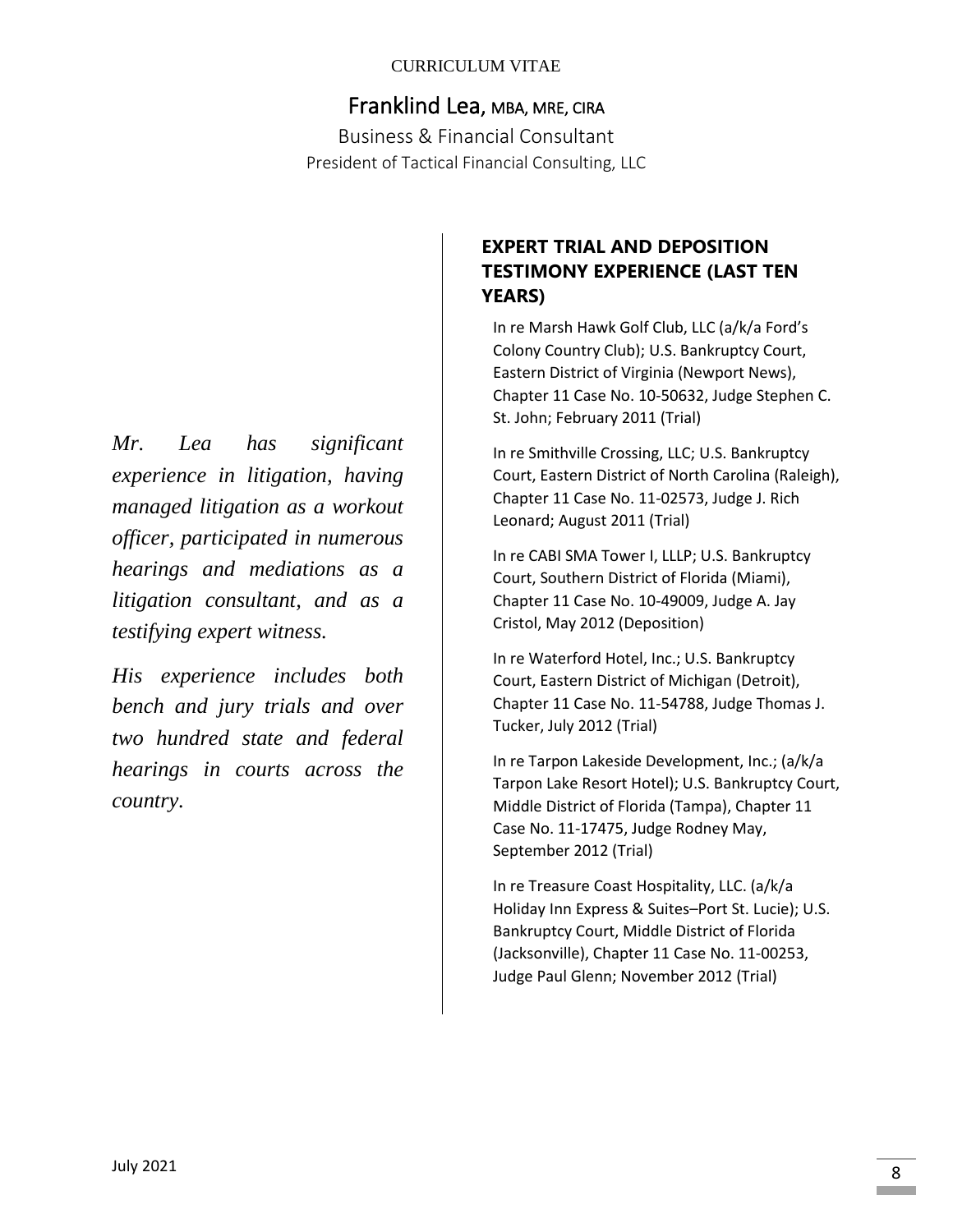# Franklind Lea, MBA, MRE, CIRA Business & Financial Consultant President of Tactical Financial Consulting, LLC

#### **EXPERT TESTIMONY: TRIAL AND DEPOSITION EXPERIENCE (LAST TEN YEARS)**

In re Burcam Capital II, LLC (a/k/a 510 Glenwood); U.S. Bankruptcy Court, Eastern District of North Carolina (Raleigh), Chapter 11 Case 12-04729; Judge J. Rich Leonard; January 2013 (Trial)

In re Ohana Group, LLC; U.S. Bankruptcy Court, Western District of Washington (Seattle), Chapter 11 Case 12-21904; Judge Marc Barreca; November 2013 (Affidavit)

In re West Airport Palms Business Park. LLC; U.S. Bankruptcy Court, Southern District of Florida (Miami), Chapter 11 Case 13-25728; Judge Robert Mark; March 2014 (Deposition and Trial)

Azzan Bin Abdulla Al Ghurair ("Plaintiff") vs. Georgi ZacZac, Sr. et al.; Circuit Court of the 11th Judicial Circuit In and For Miami-Dade County, Florida; Case No. #: 12-13796 CA-40; September 2014 (Deposition and Affidavit)

Capital Road, LLC (Plaintiff) vs. RMP Enterprises, LLC et al.; Circuit Court of the 11th Judicial Circuit In and For Miami-Dade County, Florida; Case No. #: 14-14381 CA-40; August 2015 (Deposition)

Curatus Trust Company (Mauritius) Limited (Plaintiff) vs. American Leisure Group, Ltd., et al. (Defendant), Circuit Court of the Ninth Judicial District In and For Orange County, Florida (Orlando); Case No. 2011-CA-001201- O; December 2015 (Deposition)

In re POC Properties, LLC, SOP Academy, LLC, Academy Road Partners, LLC; U.S. Bankruptcy Court, Eastern District of Wisconsin (Milwaukee), Chapter 11 Case No.'s 15-33291, 15-33292, 15-33293 (Joint Administration), Judge Susan V. Kelley; June 15, 2018 (Trial)

In re Chateau Creole Apartments, LLC; U.S. Bankruptcy Court, Eastern District of Louisiana (New Orleans); Chapter 11 Case 18-10148; Judge Elizabeth Magner; January 18, 2019 (Deposition)

City of Jacksonville vs. Jacksonville Landing Investments, LLC, In the Circuity Court, Fourth Judicial Circuity, In and For Duval County, Florida (Jacksonville); Case No. 2015-CA-006340, Judge Robert Dees, July 30, 2019 (Deposition and Trial)

Gigi Stetler and RV Sales of Broward, Inc. vs. GE Commercial Distribution Finance Corporation, In the Circuit Court of the Seventeenth Judicial Circuity, In and For Broward County, Florida (Ft. Lauderdale); Case No: CACE13019833; Judge William Haury, Jr.; August 30, 2019 (Jury Trial)

Murray Metallurgical Coal Holdings, LLC, et al; U.S. Bankruptcy Court, Southern District of Ohio, Western Division; Case Number 20- 10390; Judge John E. Hoffman, Jr.; September 2021 (Deposition and Trial)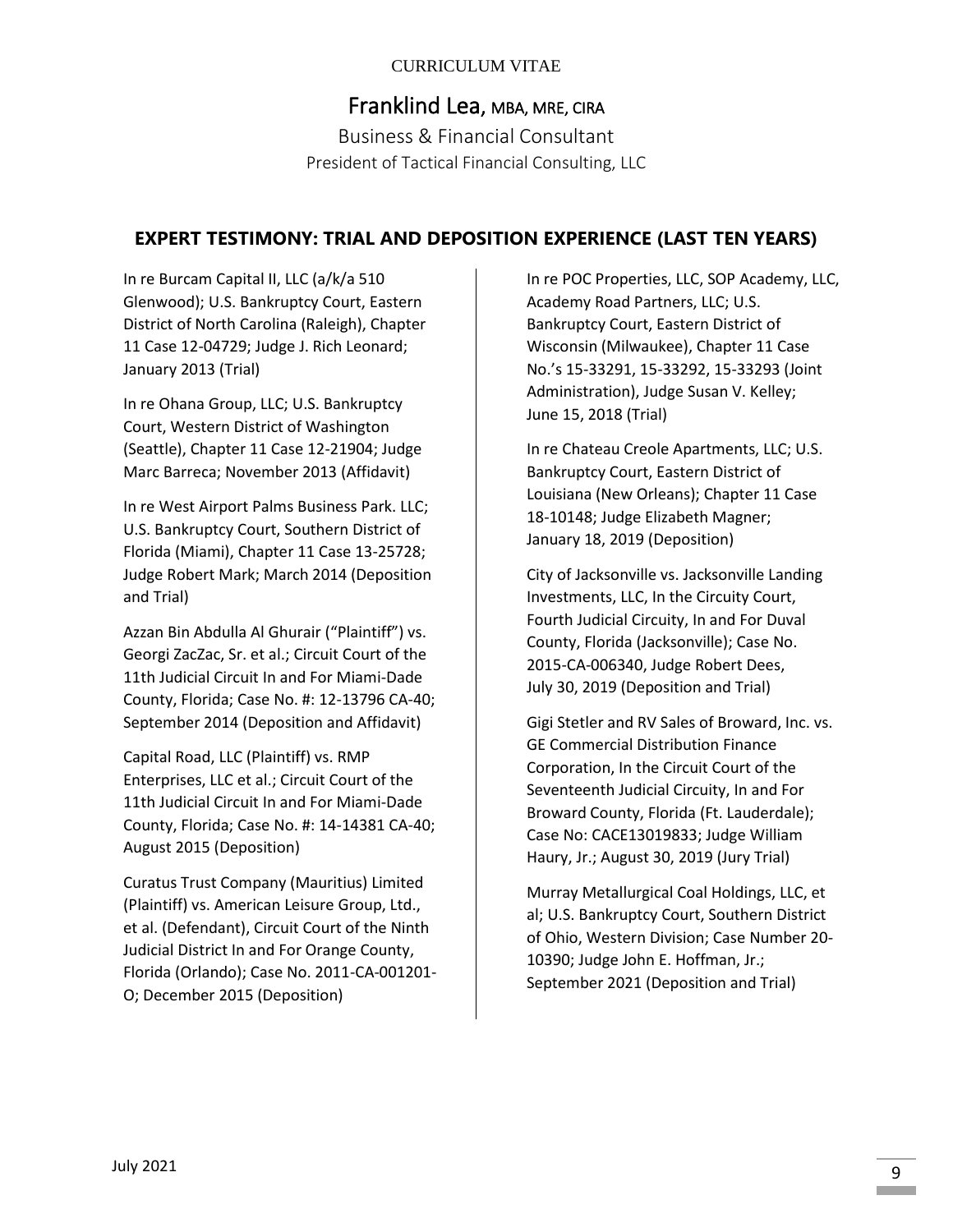# Franklind Lea, MBA, MRE, CIRA

Business & Financial Consultant President of Tactical Financial Consulting, LLC

## **PRESENTATIONS AND PUBLICATIONS (LAST TEN YEARS)**

Speaker, April 2021, American Bankruptcy Institute Annual Spring Meeting, "Cancellation of Debt Income"

Judge, February 2021, 29<sup>th</sup> Annual Duberstein Moot Court Competition, St. John's University School of Law

Speaker, February 2020, American Bankruptcy Institute Caribbean Bankruptcy Conference, "The Financial Advisor's Role in Complex Chapter 11 Cases"

Speaker, February 2019 Stetson University and American Bankruptcy Institute's Judge Alexander L. Paskay Seminar on Bankruptcy Law and Practice, "Florida's Continuing Real Estate Problems"

Moderator and Speaker, December 2018, American Bankruptcy Institute's Winter Leadership Conference, "Business Valuations 101"

Speaker, September 2018, Central Florida Bankruptcy Law Association, "How Experts Lie With Statistics"

Speaker, December 2017, American Bankruptcy Institute's Winter Leadership Conference, "How Experts Lie With Statistics"

Speaker, October 2016, American Bankruptcy Institute's Midwestern Bankruptcy Institute & Professional Development Workshop, "The 1111(b) Election: What it is and Why You Should Care"

*Mr. Lea has authored several published articles and is a nationally recognized expert routinely asked to speak on financial, real estate, and insolvency issues at regional and national seminars.*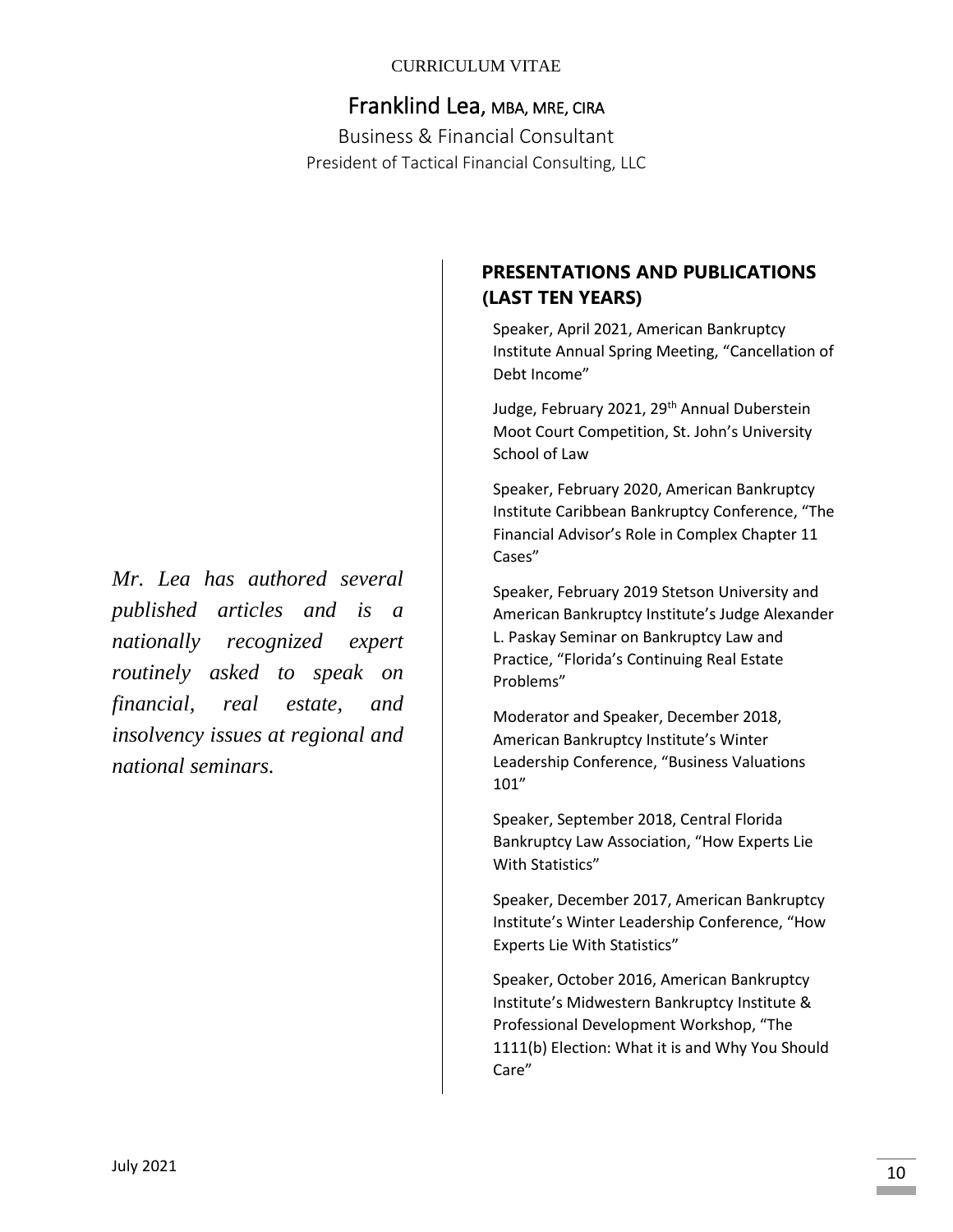# Franklind Lea, MBA, MRE, CIRA

Business & Financial Consultant President of Tactical Financial Consulting, LLC

Speaker, April 2016, Stetson University and American Bankruptcy Institute's Alexander L. Paskay Memorial Seminar, "Chapter 11 Cramdown Issues: The Pros and Cons of the 1111b Election"

Speaker, December 2015, Thirty-fifth Annual Seminar, Mississippi Bankruptcy Conference, "Its All About That 'Till"

Moderator and Speaker, December 2015, American Bankruptcy Institute's Winter Leadership Conference, "Perfecting the Pitch"

Publication, Their Voices Boomed Un-Till We Could Hear Them No More; American Bankruptcy Institute Journal, Volume XXXIV, November 2015

Speaker, July 2015, American Bankruptcy Institute, Southeast Bankruptcy Workshop "Its All About That 'Till"

Speaker, April 2015 Central Florida Bankruptcy Association Annual Seminar, "Real Estate Feasibility: Rates, Ratios, and Reasonableness"

Speaker, March 2015, Bankruptcy Battleground West Conference, "The World of SARE Cases"

Moderator and Speaker, December 2014, American Bankruptcy Institute's Winter Leadership Conference, "Till, Ten Years Later"

Speaker, October 2014, American Bankruptcy Institute's Midwestern Bankruptcy Institute & Professional Development Workshop, "Getting Bang for Your Buck When Engaging Financial Advisors and Expert Witnesses"

Speaker, June 2014, American Bankruptcy Institute Webinar Presentation, "The § 1111(b) Election: Advanced Mathematics and Strategies"

Speaker, April 2014 Central Florida Bankruptcy Association Annual Seminar, "I Want My Money Back: 1111b and Other Cramdown Issues"

Publication, Why Till Works; American Bankruptcy Institute Newsletter l, Volume 11, Num. 1/ April 2014

Speaker, March 2014, Stetson University and American Bankruptcy Institute's Judge Alexander L. Paskay Seminar on Bankruptcy Law and Practice, "Understanding the § 1111(b) Election"

Speaker, March 2014, Stetson University and American Bankruptcy Institute's Judge Alexander L. Paskay Seminar on Bankruptcy Law and Practice, "Business Session Part I: A Potpourri of Current Problems in Restructuring"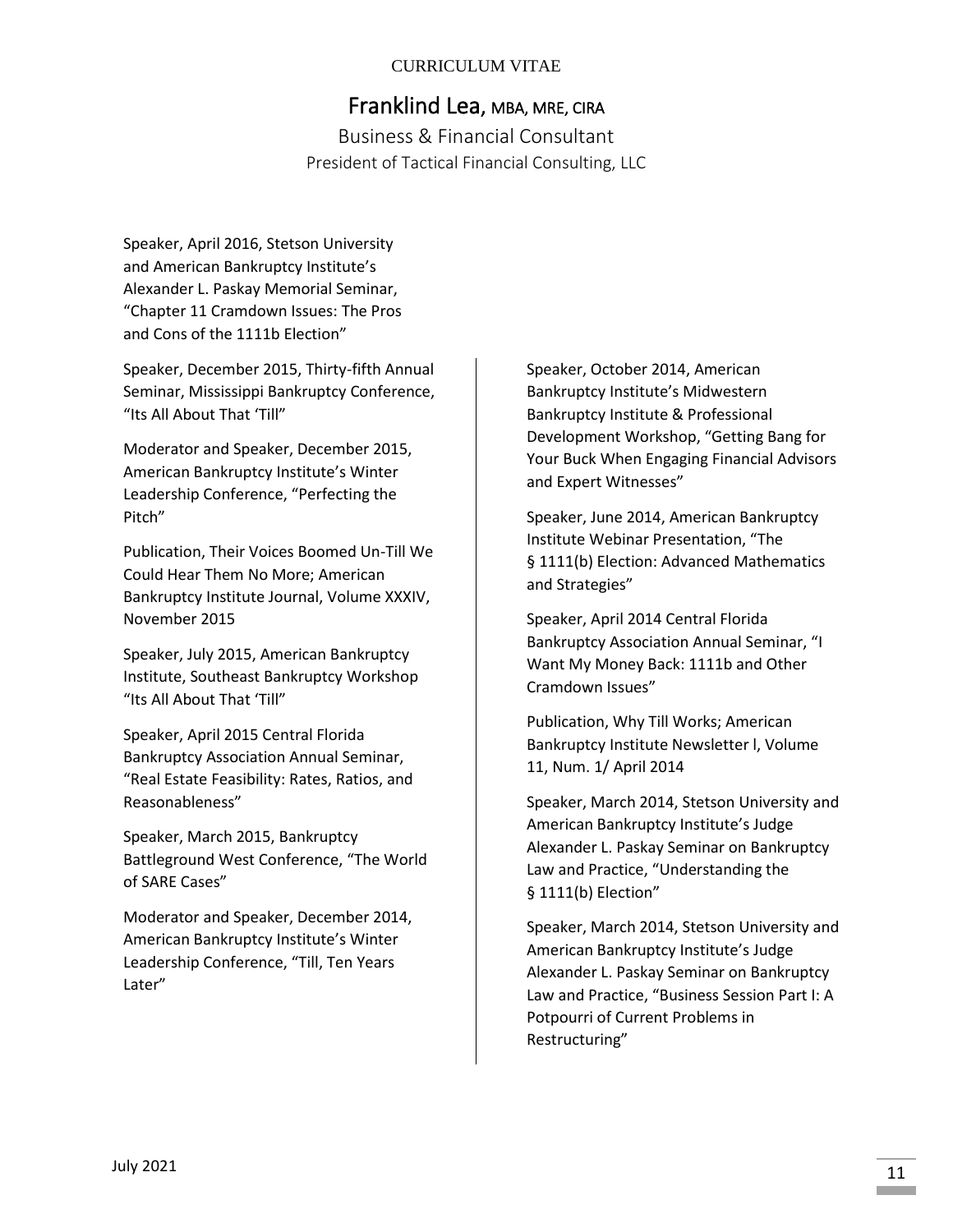Franklind Lea, MBA, MRE, CIRA Business & Financial Consultant

President of Tactical Financial Consulting, LLC

### **PRESENTATIONS AND PUBLICATIONS** (**Continued**)

Publication, Remembering How We Got to Till; American Bankruptcy Institute Journal, Volume XXXIII / January 2014

Publication (Reprinted), De-Complicating the § 1111(b)(2) Election: There Is No Such Thing as an Undersecured Claim In a Cramdown; Best of the ABI: The Year in Business Bankruptcy (Book), American Bankruptcy Institute, December 2013

Speaker, August 2013, Jacksonville Bankruptcy Bar Association Annual Seminar, "Facts, Fantasies and Findings of Fact"

Moderator and Speaker, July 2013, American Bankruptcy Institute Webinar Presentation, "The § 1111(b) Election, Plan Feasibility and Cramdown Issues"

Moderator and Speaker, April 2013, American Bankruptcy Institute Annual Spring Meeting, "The § 1111(b) Election, Plan Feasibility and Cramdown Issues"

Speaker, March 2013, Stetson University and American Bankruptcy Institute's Judge Alexander L. Paskay Seminar on Bankruptcy Law and Practice, "Feasibility: Facts, Fantasies & Findings–Part I"

Speaker, March 2013, Stetson University and American Bankruptcy Institute's Judge Alexander L. Paskay Seminar on Bankruptcy Law and Practice, "Feasibility: Facts, Fantasies & Findings–Part II"

Speaker, March 2013, Stetson University and American Bankruptcy Institute's Judge Alexander L. Paskay Seminar on Bankruptcy Law and Practice, "We Can Go 'Round and 'Round about That…"

Publication, De-Complicating the § 1111(b)(2) Election: There Is No Such Thing as an Undersecured Claim In a Cramdown; Financial Advisors and Investment Banking Committee, American Bankruptcy Institute Committee Newsletter, Volume 10, Number 1 / February 2013

Speaker, October 2012, Alston & Bird LLP 2012 CMBS Servicing Symposium, "Chapter 11: Cramdown"

Speaker, December 2011, American Bankruptcy Institute Winter Leadership Conference, "Why Is There Never a Single Answer for the Cost of Capital or Value in Bankruptcy Proceedings?"

Speaker, December 2011, American Bankruptcy Institute Winter Leadership Conference, "Fundamentals of Finance that All Insolvency Professionals Should Understand"

Speaker, November 2011, Association for Insolvency and Restructuring Advisors, "Expert Witness Advanced Training Program: Phase I"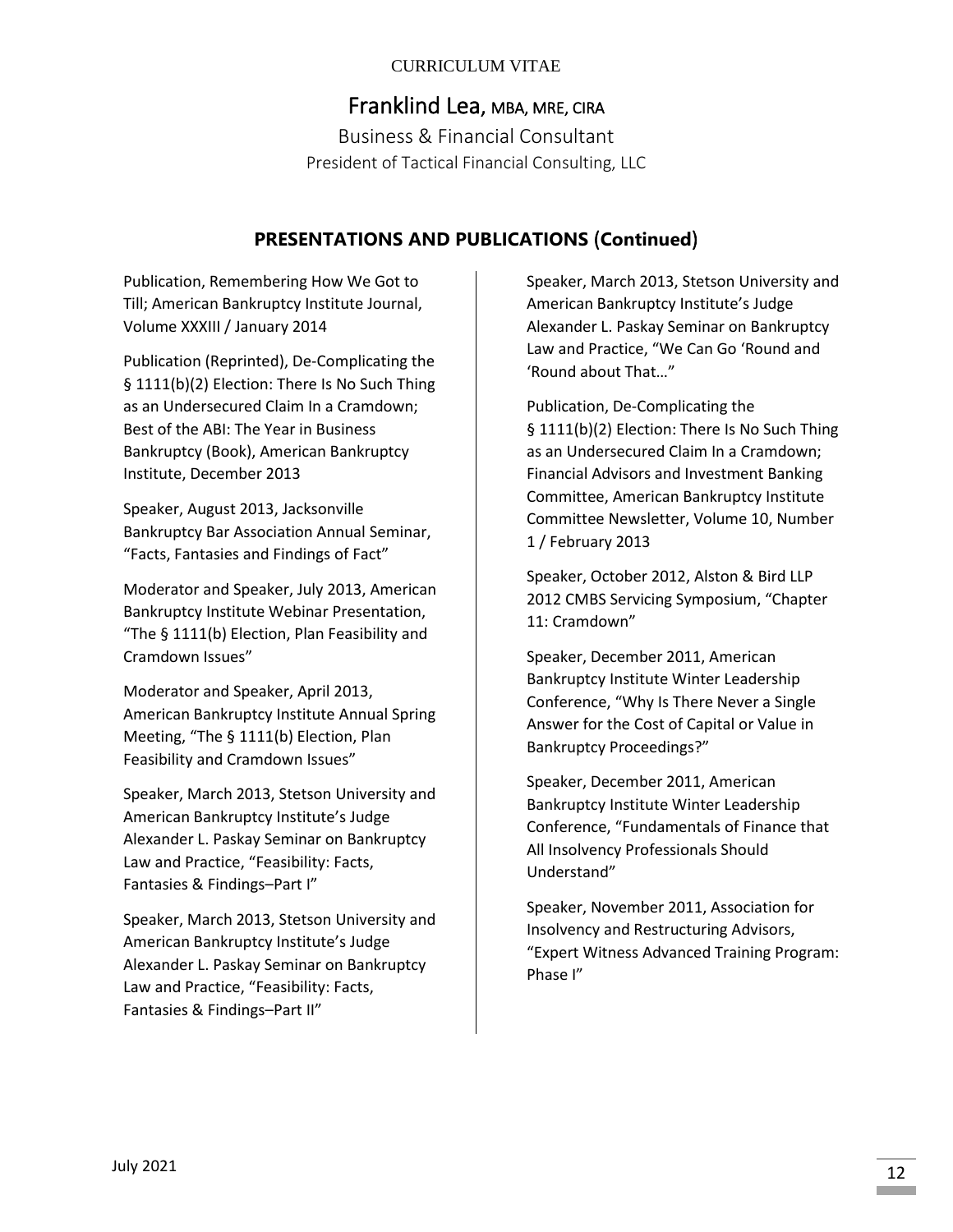# Franklind Lea, MBA, MRE, CIRA

Business & Financial Consultant President of Tactical Financial Consulting, LLC

### **PRESENTATIONS AND PUBLICATIONS** (**Continued**)

Speaker, March 2011, Stetson University and American Bankruptcy Institute's Judge Alexander L. Paskay Seminar on Bankruptcy Law and Practice, "Bankruptcy Litigation Tips for Trying a Real Estate Valuation, and Fraudulent-Transfer Actions"

Moderator, December 2010 American Bankruptcy Institute Winter Leadership Conference, "Out of the Frying Pan and into the Fryer: Today's Restaurant Industry and the Challenges Ahead in Surviving the Decay of Everything a Sector Needs to Stay Viable"

Speaker, June 2010, Association for Insolvency and Restructuring Advisors Annual Conference, "ARIA Court on the Beach"

Speaker, April 2010, American Bankruptcy Institute Annual Spring Meeting, "Small Business Bankruptcies: Getting Them through the Process"

Speaker, March 2010 Turnaround Management Association (Carolinas Area Chapter), "Riding the Rapids of Commercial Real Estate"

Speaker, September 2009, American Bankruptcy Institute Southwest Bankruptcy Conference, "Around Chapter 11 in 80 Days for Rapid Reorganizations or Liquidation"

Speaker, June 2009 Association for Insolvency and Restructuring Advisors Annual Bankruptcy and Restructuring Conference, "Recessions and their Effects on the Small and Middle Market"

Speaker, June 2007, Association for Insolvency and Restructuring Advisors Annual Bankruptcy and Restructuring Conference, "Small Lender Session"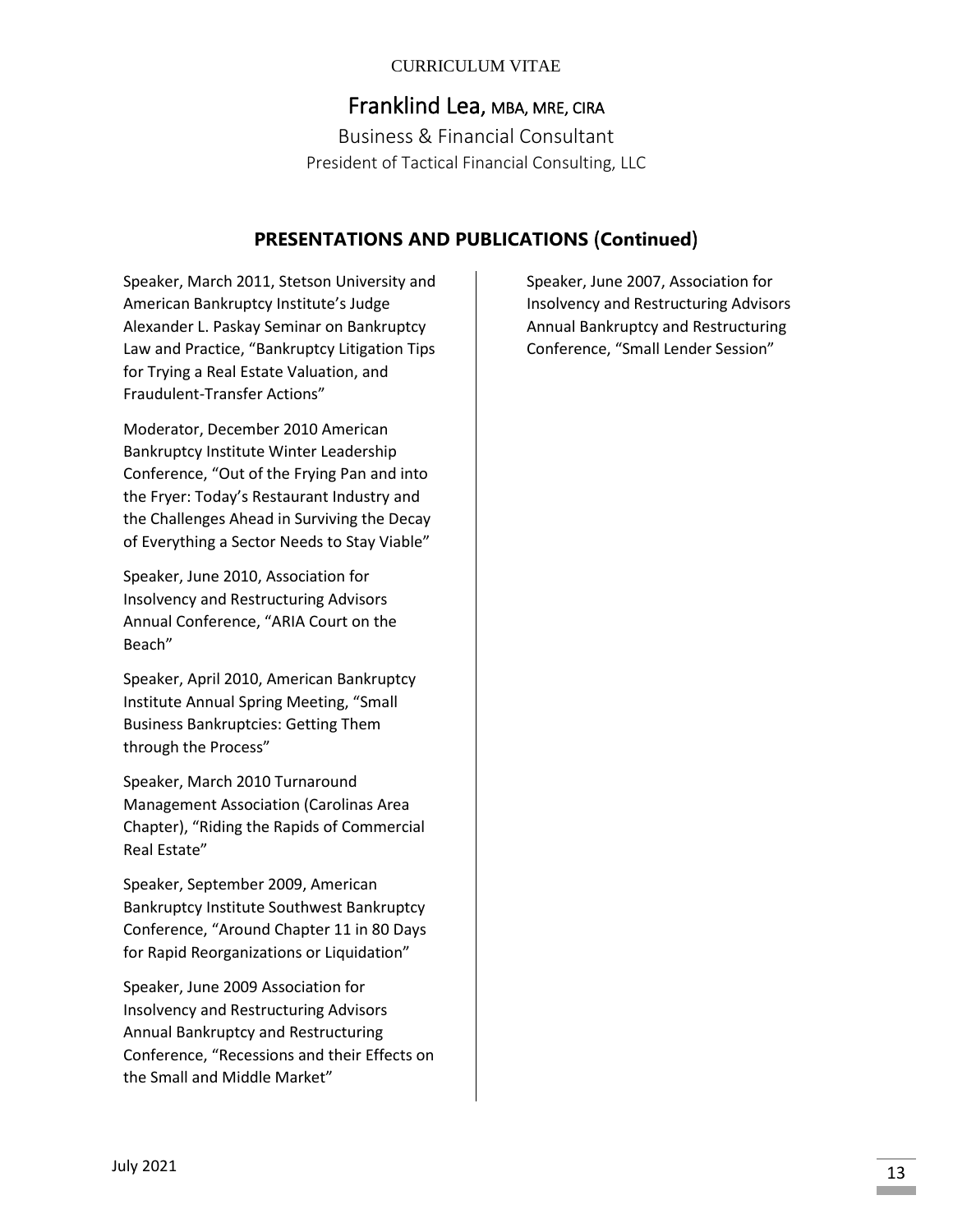Franklind Lea, MBA, MRE, CIRA Business & Financial Consultant President of Tactical Financial Consulting, LLC

## **PARTIAL LIST OF CONTINUING EDUCATION** (**Continued**)

**CONTINUING EDUCATION**

2020 American Bankruptcy Institute's Winter Leadership Conference

2020 Tax Professional Seminar, Auburn University Accounting and Tax Training Institute

2020 American Bankruptcy Institute Caribbean Bankruptcy Conference

2019 American Bankruptcy Institute's Winter Leadership Conference

2019 National Conference of Bankruptcy Judges

2019 Turnaround Management Association, Annual Conference

2019 American Bankruptcy Institute, Southeast Bankruptcy Workshop

2019 Florida Automobile Dealers Title and Registration Course

2019 American Bankruptcy Institute, Annual Spring Meeting

2019 Stetson University and American Bankruptcy Institute's Judge Alexander L. Paskay Seminar on Bankruptcy Law and Practice

2018 American Bankruptcy Institute's Winter Leadership Conference

2018 American Bankruptcy Institute, Southeast Bankruptcy Workshop

2018 American Bankruptcy Institute, Annual Spring Meeting

*Since 2002, Mr. Lea has completed over 1,000 hours of continuing education in bankruptcy, business law, finance, insolvency, real estate, workouts, and related topics.*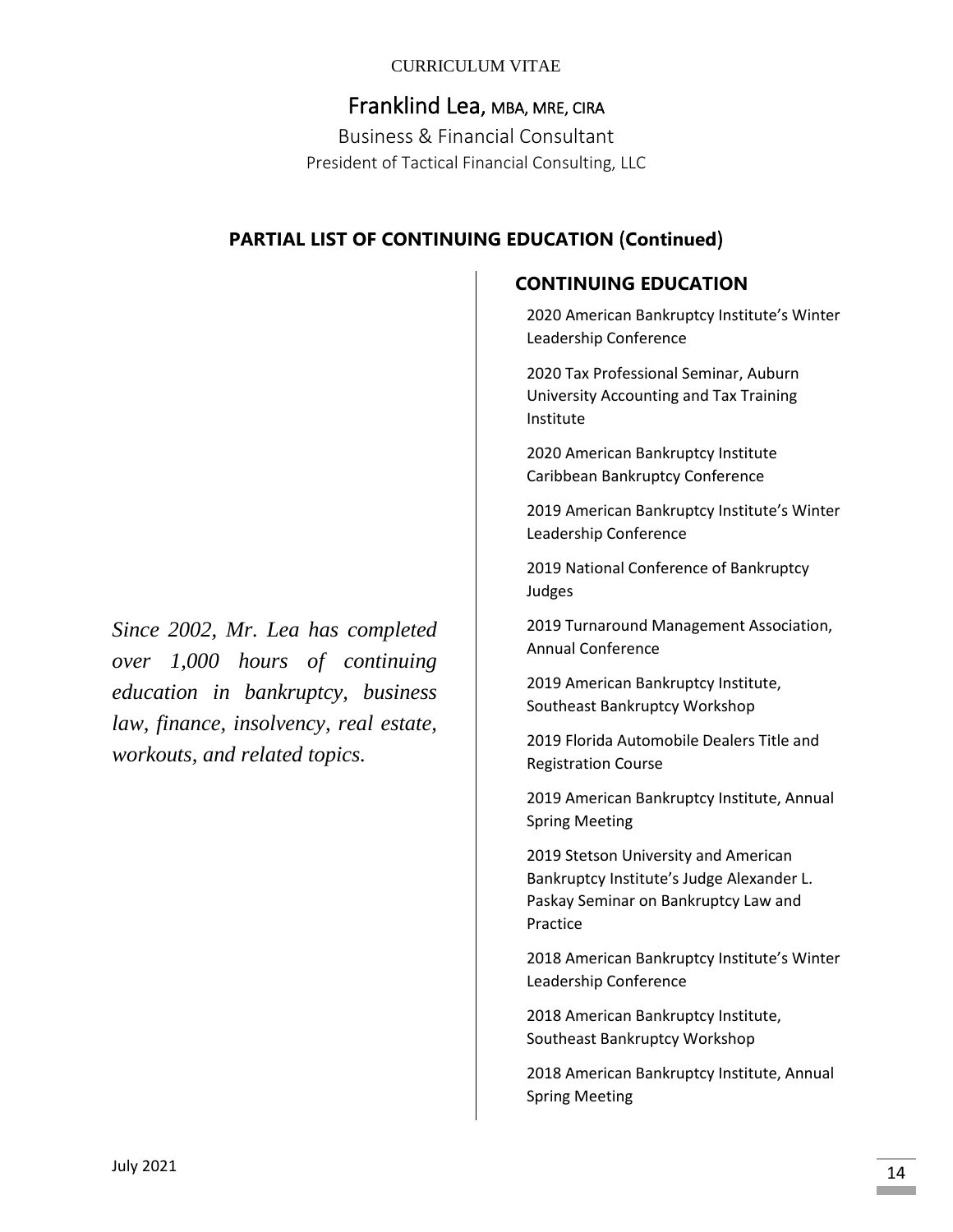# Franklind Lea, MBA, MRE, CIRA

Business & Financial Consultant President of Tactical Financial Consulting, LLC

### **PARTIAL LIST OF CONTINUING EDUCATION** (**Continued**)

2018 Stetson University and American Bankruptcy Institute's Judge Alexander L. Paskay Seminar on Bankruptcy Law and Practice

2017 American Bankruptcy Institute's Winter Leadership Conference

2017 American Bankruptcy Institute, VALCON 2017: Emerging Valuation Issues in Bankruptcy and Beyond

2017 Stetson University and American Bankruptcy Institute's Judge Alexander L. Paskay Seminar on Bankruptcy Law and Practice

2016 American Bankruptcy Institute, American Bankruptcy Institute's Midwestern Bankruptcy Institute & Professional Development Workshop

2016 American Bankruptcy Institute, Annual Spring Meeting

2016 Stetson University and American Bankruptcy Institute's Judge Alexander L. Paskay Seminar on Bankruptcy Law and Practice

2015 Thirty-fifth Annual Seminar, Mississippi Bankruptcy Conference

2015 American Bankruptcy Institute's Winter Leadership Conference

2015 American Bankruptcy Institute, Southeast Bankruptcy Workshop

2015 Turnaround Management Association, Southeast Regional Conference

2015 Alston & Bird LLP, 2013 CMBS Servicing Symposium

2015 Turnaround Management Association, Southeast Regional Conference

2015 Central Florida Bankruptcy Association Annual Seminar

2015 American Bankruptcy Institute, Annual Spring Meeting

2015 American Bankruptcy Institute Bankruptcy Battleground West Conference

2015 Stetson University and American Bankruptcy Institute's Judge Alexander L. Paskay Seminar on Bankruptcy Law and Practice

2014 American Bankruptcy Institute Winter Leadership Meeting

2014 American Bankruptcy Institute, American Bankruptcy Institute's Midwestern Bankruptcy Institute & Professional Development Workshop

2014 National Conference of Bankruptcy Judges

2014 Central Florida Bankruptcy Association Annual Seminar

2014 American Bankruptcy Institute, Annual Spring Meeting

2014 Southeastern Bankruptcy Law Institute, Seminar on Bankruptcy Law and Rules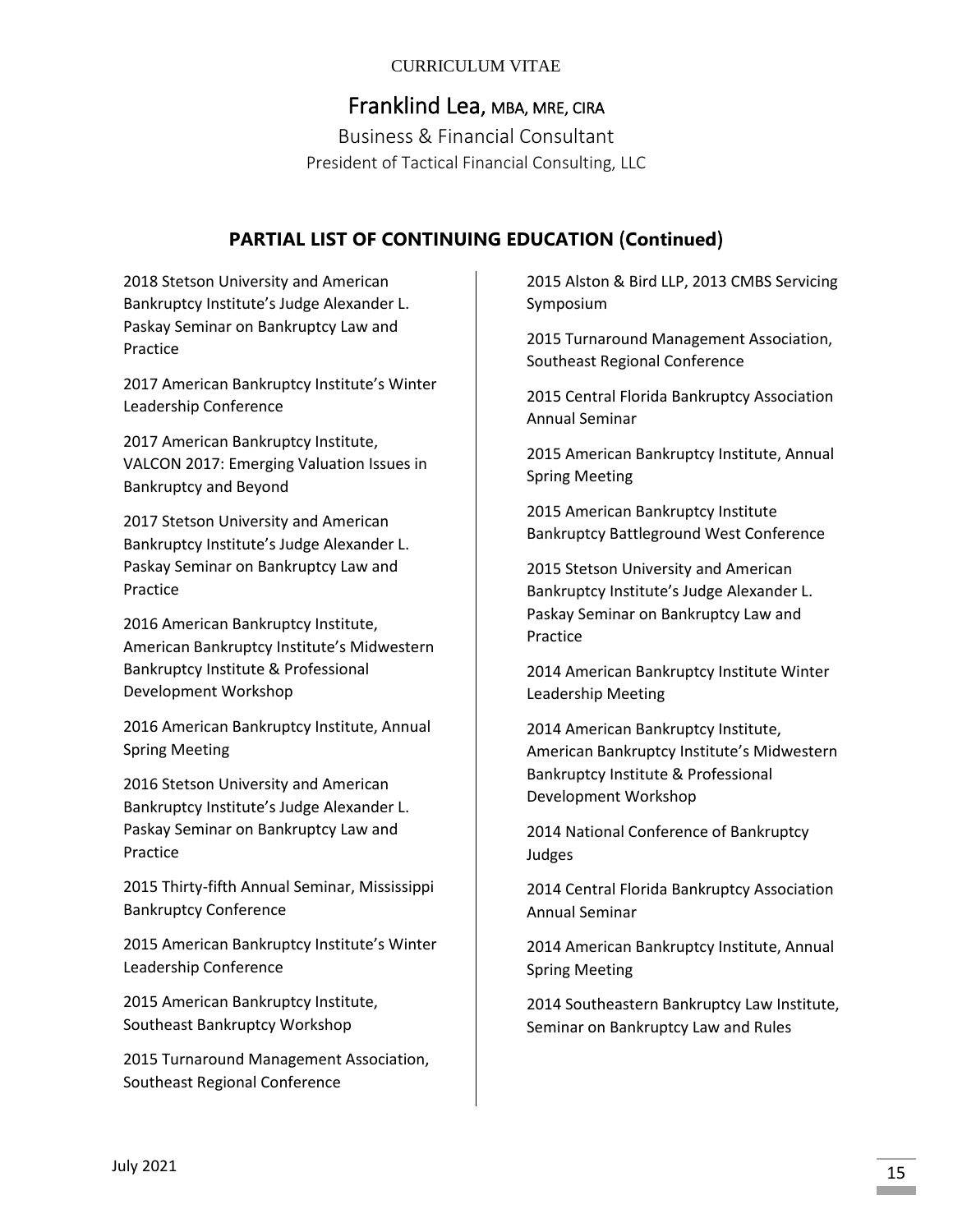# Franklind Lea, MBA, MRE, CIRA

Business & Financial Consultant President of Tactical Financial Consulting, LLC

# **PARTIAL LIST OF CONTINUING EDUCATION** (**Continued**)

2014 Stetson University and American Bankruptcy Institute's Judge Alexander L. Paskay Seminar on Bankruptcy Law and Practice

2013 American Bankruptcy Institute Winter Leadership Meeting

2013 National Conference of Bankruptcy Judges

2013 Alston & Bird LLP, 2013 CMBS Servicing Symposium

2013 France Media, Commercial Real Estate Investment & Finance Conference

2013 Crittenden Real Estate Finance Conference

2013 Jacksonville Bankruptcy Bar Association Annual Seminar

2013 American Bankruptcy Institute, Southeast Bankruptcy Workshop

2013 American Bankruptcy Institute, Annual Spring Meeting

2013 Southeastern Bankruptcy Law Institute, Seminar on Bankruptcy Law and Rules

2013 Stetson University and American Bankruptcy Institute's Judge Alexander L. Paskay Seminar on Bankruptcy Law and Practice

2012 American Bankruptcy Institute Winter Leadership Meeting

2012 National Conference of Bankruptcy Judges

2012 Alston & Bird LLP, 2012 CMBS Servicing Symposium

2012 IWIRC-AIRA, Radlax: What Will the Supreme Court Decide and How Will We Cram Down From Here?

2012 American Bankruptcy Institute Annual Spring Meeting

2012 Southeastern Bankruptcy Law Institute, Seminar on Bankruptcy Law and Rules

2012 Stetson University and American Bankruptcy Institute's Judge Alexander L. Paskay Seminar on Bankruptcy Law and Practice

2011 National Conference of Bankruptcy Judges

2011 France Media, Commercial Real Estate Investment & Finance for 2012

2011 American Bankruptcy Institute Annual Spring Meeting

2011 Stetson University and American Bankruptcy Institute's Judge Alexander L. Paskay Seminar on Bankruptcy Law and Practice

2010 American Bankruptcy Institute Winter Leadership Conference

2010 AIRA Annual Conference (Association for Insolvency and Restructuring Advisors)

2010 American Bankruptcy Institute Annual Spring Meeting

2010 TMA Charlotte March Meeting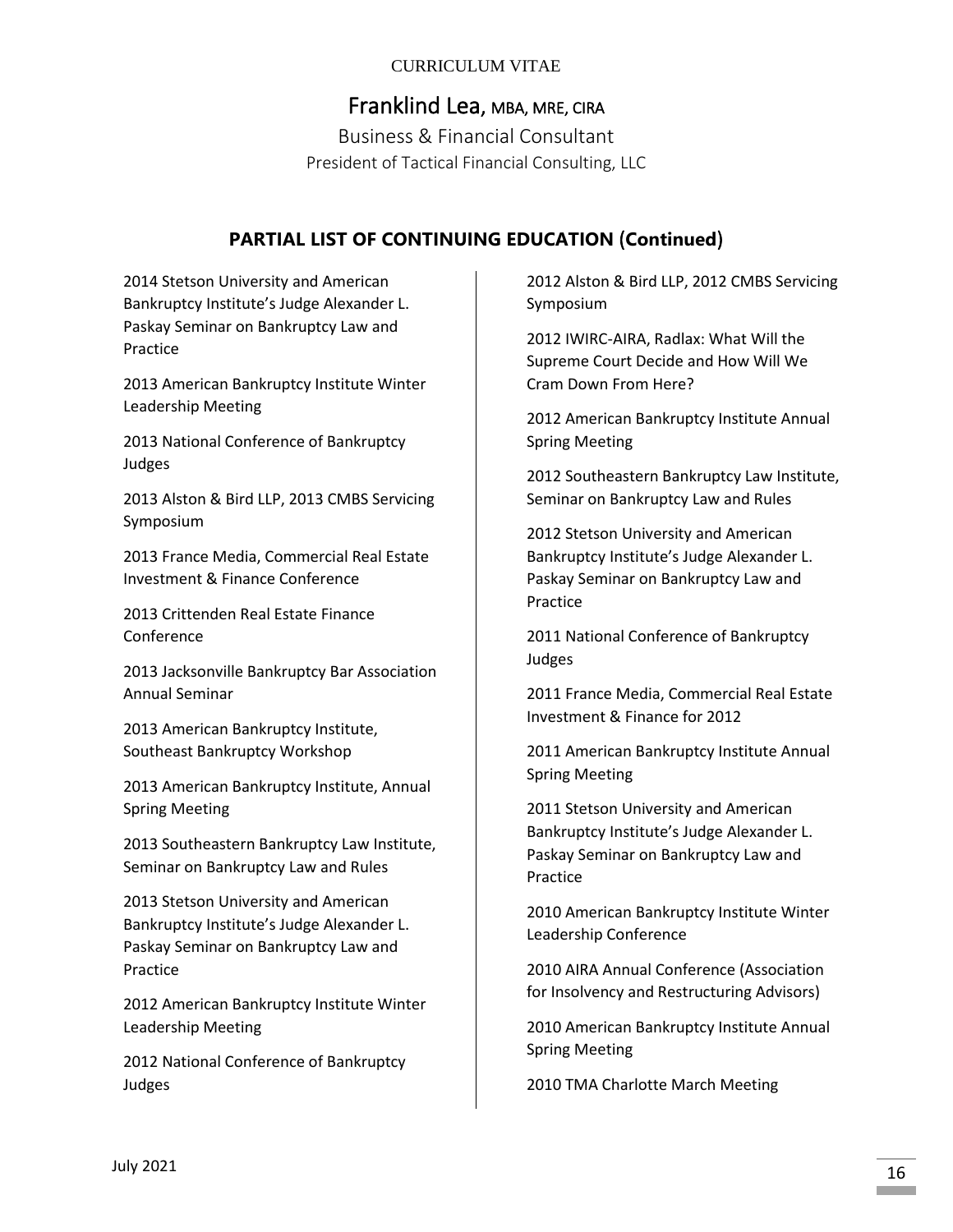# Franklind Lea, MBA, MRE, CIRA

Business & Financial Consultant President of Tactical Financial Consulting, LLC

### **PARTIAL LIST OF CONTINUING EDUCATION** (**Continued**)

2010 Stetson University and American Bankruptcy Institute Judge Alexander L. Paskay Seminar on Bankruptcy Law and Practice

2010 American Bankruptcy Institute Caribbean Bankruptcy Conference

2009 American Bankruptcy Institute Winter Leadership Conference

2009 National Conference of Bankruptcy Judges

2009 American Bankruptcy Institute Southwest Bankruptcy Conference

2009 American Bankruptcy Institute Southeast Bankruptcy Workshop

2009 AIRA Annual Bankruptcy and Restructuring Conference (Association for Insolvency and Restructuring Advisors)

2009 Southern Bankruptcy Law Institute Seminar

2009 American Bankruptcy Institute Annual Spring Meeting

2009 TMA Distressed Investing Conference

2008 National Conference of Bankruptcy Judges

2008 American Bankruptcy Institute Southwest Bankruptcy Conference

2008 American Bankruptcy Institute Southeast Bankruptcy Workshop

2008 IMN Distressed Real Estate Conference

2008 American Bankruptcy Institute Annual Spring

2007 American Bankruptcy Institute Southwest Bankruptcy Conference

2007 AIRA Annual Bankruptcy and Restructuring Conference (Association for Insolvency and Restructuring Advisors)

2007 American Bankruptcy Institute Annual Spring Meeting

2006 American Bankruptcy Institute Winter Leadership Conference

2006 National Conference of Bankruptcy Judges

2006 American Bankruptcy Institute Complex Financial Restructuring Program

2006 American Bankruptcy Institute Southeast Bankruptcy Workshop

2006 American Bankruptcy Institute Annual Spring Meeting

2005 American Bankruptcy Institute Winter Leadership Conference

2005 Bankruptcy Accounting, Reporting and Taxes ((Association for Insolvency and Restructuring Advisors)

2005 National Conference of Bankruptcy Judges

2005 American Bankruptcy Institute Southwest Bankruptcy Conference